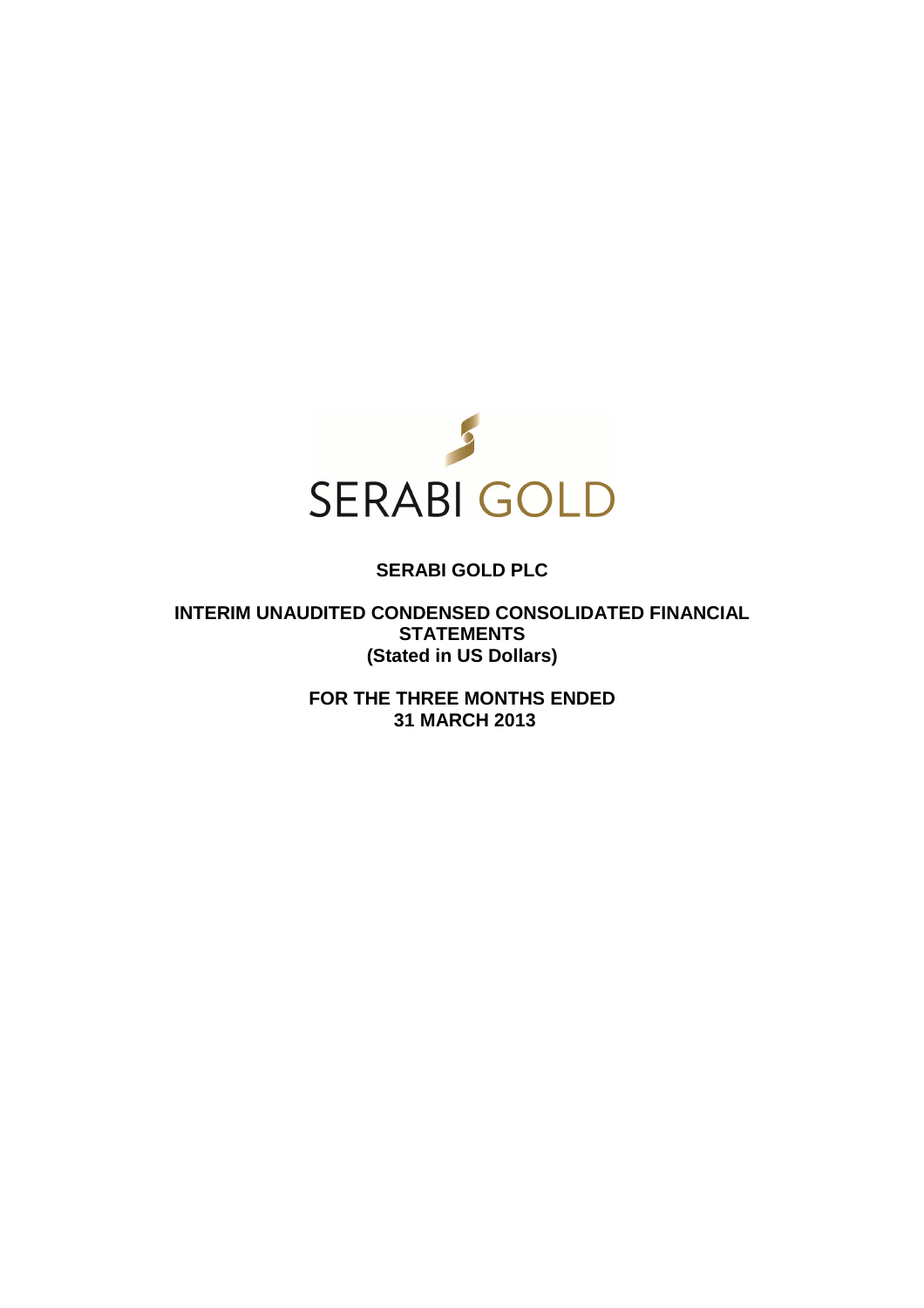# **INDEPENDENT REVIEW REPORT TO SERABI GOLD PLC**

### **Introduction**

We have been engaged by the company to review the condensed set of financial statements for the three months ended 31 March 2013 which comprises the condensed consolidated statements of comprehensive income, the condensed consolidated balance sheets, the condensed consolidated statements of changes in shareholders' equity, the condensed consolidated cash flow statements and the related notes.

#### **Directors' responsibilities**

The condensed set of financial statements is the responsibility of and has been approved by the directors. The directors are responsible for preparing the condensed set of financial statements in accordance with TSX Exchange Policies and International Accounting Standard 34 "Interim financial reporting" as adopted by the European Union.

#### **Our responsibility**

Our responsibility is to express to the company a conclusion on the condensed set of financial statements based on our review.

Our report has been prepared in accordance with the terms of our engagement and for no other purpose. No person is entitled to rely on this report unless such a person is a person entitled to rely upon this report by virtue of and for the purpose of our terms of engagement or has been expressly authorised to do so by our prior written consent. Save as above, we do not accept responsibility for this report to any other person or for any other purpose and we hereby expressly disclaim any and all such liability.

#### **Scope of review**

We conducted our review in accordance with International Standard on Review Engagements (UK and Ireland) 2410, ''Review of Interim Financial Information Performed by the Independent Auditor of the Entity'', issued by the Auditing Practices Board for use in the United Kingdom. A review of interim financial information consists of making enquiries, primarily of persons responsible for financial and accounting matters, and applying analytical and other review procedures. A review is substantially less in scope than an audit conducted in accordance with International Standards on Auditing (UK and Ireland) and consequently does not enable us to obtain assurance that we would become aware of all significant matters that might be identified in an audit. Accordingly, we do not express an audit opinion.

### **Conclusion**

Based on our review, nothing has come to our attention that causes us to believe that the condensed set of financial statements for the three months ended 31 March 2013 is not prepared, in all material respects, in accordance with TSX Exchange Policies and International Accounting Standard 34 "Interim financial reporting" as adopted by the European Union.

#### **Emphasis of matter - going concern**

In forming our conclusion, which is not modified, we have considered the adequacy of the disclosures made in Note 1(i) to the condensed set of financial statements concerning the company's and the group's ability to continue as a going concern. The group is dependent on its ability to successfully develop and commence gold production at the Palito Mine in order to continue as a going concern. However, there are risks associated with the commencement of a new mining and processing operation and additional working capital may be required to fund delays in the development of the mine should they occur. These conditions, along with the other matters explained in Note 1(i) to the condensed set of financial statements indicate the existence of a material uncertainty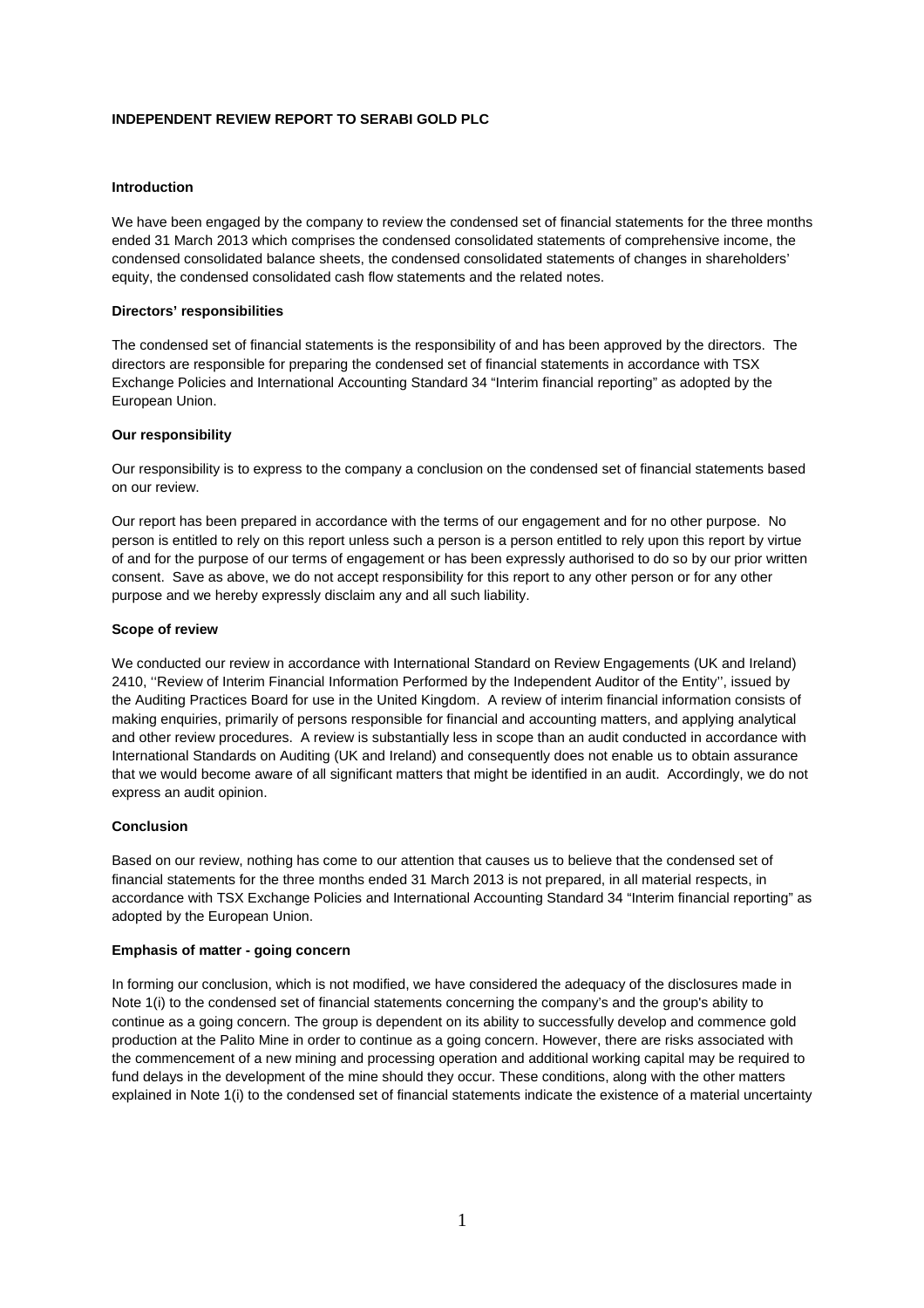which may cast significant doubt about the company and the group's ability to continue as a going concern. The condensed set of financial statements does not include the adjustments that would result if the company and the group were unable to continue as a going concern.

Signed "BDO LLP"

BDO LLP Chartered Accountants and Registered Auditors London, United Kingdom May 14, 2013

BDO LLP is a limited liability partnership registered in England and Wales (with registered number OC305127).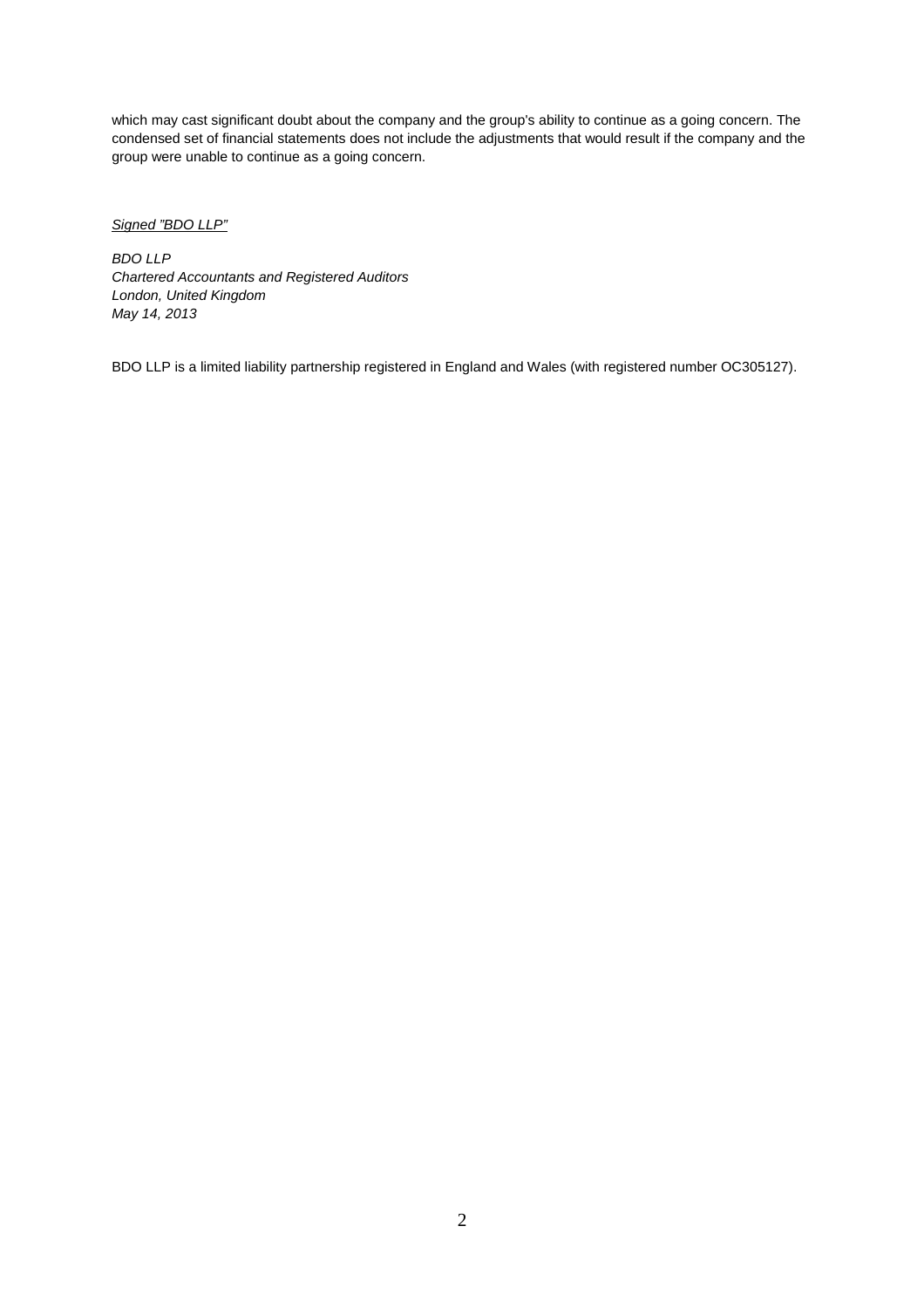# **SERABI GOLD PLC Condensed Consolidated Statements of Comprehensive Income**

|                                                                     |              |             | For the three months ended<br>31 March |  |
|---------------------------------------------------------------------|--------------|-------------|----------------------------------------|--|
|                                                                     |              | 2013        | 2012                                   |  |
| (expressed in US\$)                                                 | <b>Notes</b> | (unaudited) | (unaudited)                            |  |
| <b>CONTINUING OPERATIONS</b>                                        |              |             |                                        |  |
| <b>Revenue</b>                                                      |              |             |                                        |  |
| Operating expenses                                                  |              |             | (117, 694)                             |  |
| <b>Gross loss</b>                                                   |              |             | (117, 694)                             |  |
| Administration expenses                                             |              | (908, 753)  | (810, 786)                             |  |
| Share based payments                                                |              | (47, 846)   | (29, 150)                              |  |
| Depreciation of plant and equipment                                 |              | (107, 667)  | (426, 637)                             |  |
| <b>Operating loss</b>                                               |              | (1,064,266) | (1,384,267)                            |  |
| Foreign exchange (loss)/gain                                        |              | (255, 218)  | 87,190                                 |  |
| Finance expense                                                     |              | (42, 499)   | (19,228)                               |  |
| Finance income                                                      |              | 2,757       | 1,179                                  |  |
| Loss before taxation                                                |              | (1,359,226) | (1,315,126)                            |  |
| Income tax expense                                                  |              |             |                                        |  |
| Loss for the period from continuing<br>operations <sup>(1)(2)</sup> |              | (1,359,226) | (1,315,126)                            |  |
| Other comprehensive income (net of tax)                             |              |             |                                        |  |
| Exchange differences on translating foreign<br>operations           |              | 609,475     | 1,166,852                              |  |
| Total comprehensive loss for the period <sup>(2)</sup>              |              | (749, 751)  | (148, 274)                             |  |
| Loss per ordinary share (basic and diluted) <sup>(1)</sup>          | 3            | (0.43c)     | (1.56c)                                |  |

(1) All revenue and expenses arise from continuing operations.

(2) The Group has no non-controlling interests and all losses are attributable to the equity holders of the Parent Company.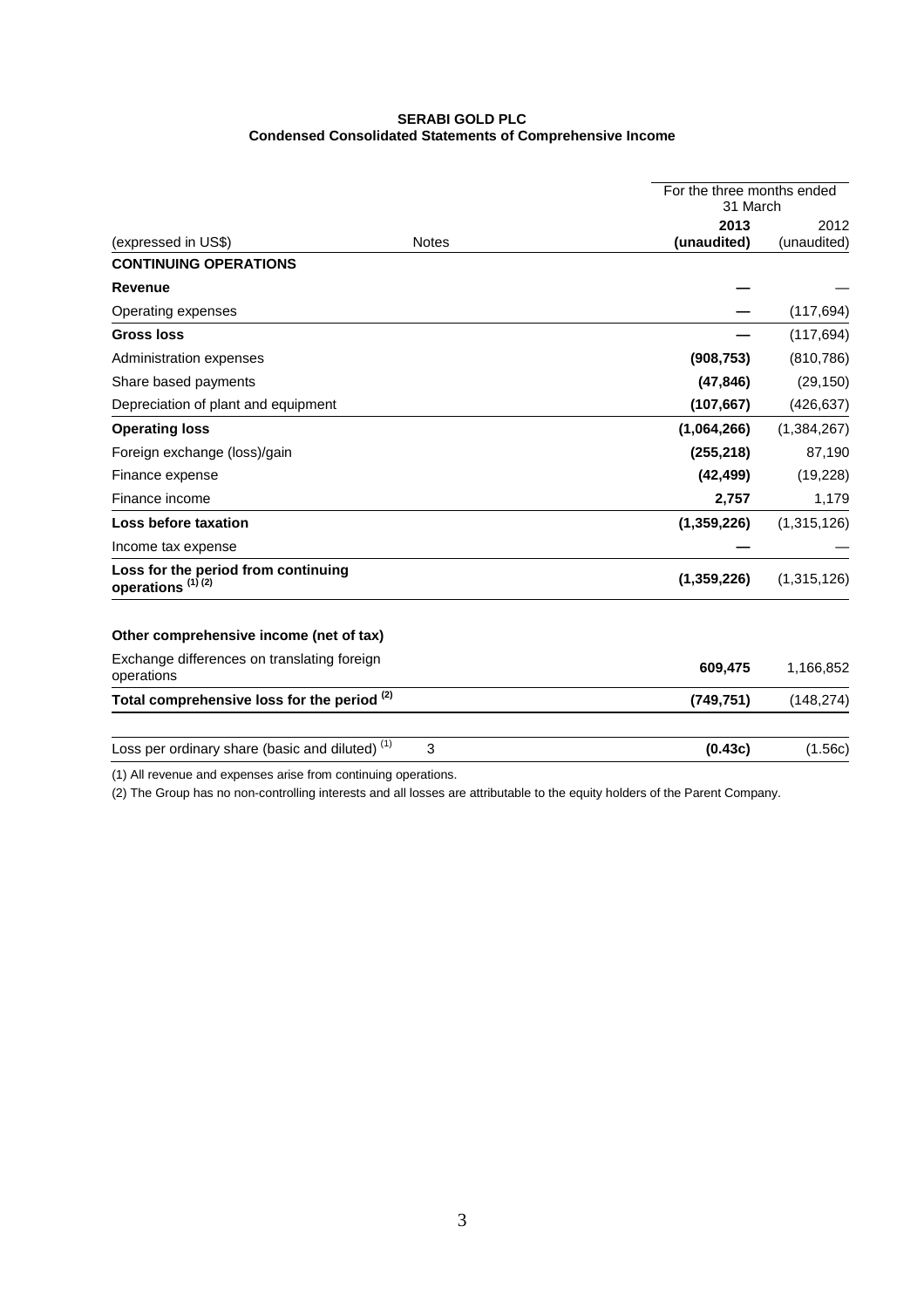# **SERABI GOLD PLC Condensed Consolidated Balance Sheets**

|                                                  |              | As at                        | As at                 | As at          |
|--------------------------------------------------|--------------|------------------------------|-----------------------|----------------|
|                                                  |              | 31 March                     | 31 March              | 31 December    |
|                                                  | <b>Notes</b> | 2013                         | 2012                  | 2012           |
| (expressed in US\$)<br><b>Non-current assets</b> |              | (unaudited) (unaudited)      |                       | (audited)      |
|                                                  |              |                              |                       |                |
| Development and deferred exploration<br>costs    | 5            |                              | 17,696,480 17,998,296 | 17,360,805     |
| Property, plant and equipment                    | 6            |                              | 29,187,365 28,690,108 | 26,848,991     |
| <b>Total non-current assets</b>                  |              |                              | 46,883,845 46,688,404 | 44,209,796     |
| <b>Current assets</b>                            |              |                              |                       |                |
| Inventories                                      |              | 795,485                      | 1,140,908             | 722,868        |
| Trade and other receivables                      |              | 182,018                      | 107,047               | 85,509         |
| Prepayments and accrued income                   |              | 681,188                      | 661,105               | 603,005        |
| Cash and cash equivalents                        |              | 20,222,386                   | 3,382,198             | 2,582,046      |
| <b>Total current assets</b>                      |              | 21,881,077                   | 5,291,258             | 3,993,428      |
| <b>Current liabilities</b>                       |              |                              |                       |                |
| Trade and other payables                         |              | 2,295,152                    | 2,186,333             | 2,001,683      |
| Interest bearing liabilities                     |              |                              |                       | 4,580,745      |
| Accruals                                         |              | 408,540                      | 115,214               | 171,102        |
| <b>Total current liabilities</b>                 |              | 2,703,692                    | 2,301,547             | 6,753,530      |
| Net current assets / (liabilities)               |              | 19,177,385                   | 2,989,711             | (2,760,102)    |
| <b>Total assets less current liabilities</b>     |              |                              | 66,061,230 49,678,115 | 41,449,694     |
| <b>Non-current liabilities</b>                   |              |                              |                       |                |
| Trade and other payables                         |              | 131,230                      | 510,506               | 211,939        |
| Provisions                                       |              | 1,635,873                    | 1,460,029             | 1,612,098      |
| Interest bearing liabilities                     |              | 386,729                      | 319,020               | 364,656        |
| <b>Total non-current liabilities</b>             |              | 2,153,832                    | 2,289,555             | 2,188,693      |
| <b>Net assets</b>                                |              |                              | 63,907,398 47,388,560 | 39,261,001     |
|                                                  |              |                              |                       |                |
| <b>Equity</b>                                    |              |                              |                       |                |
| Share capital                                    | 10           |                              | 52,773,993 31,416,993 | 31,416,993     |
| Share premium reserve                            |              |                              | 54,083,565 50,306,920 | 50,182,624     |
| Option reserve                                   |              | 2,069,189                    | 1,990,465             | 2,019,782      |
| Other reserves                                   |              | 427,615                      | 780,028               | 780,028        |
| <b>Translation reserve</b>                       |              | (3,996,836)                  | 91,685                | (4,606,311)    |
| <b>Accumulated losses</b>                        |              | (41, 450, 128)(37, 197, 531) |                       | (40, 532, 115) |
| Equity shareholders' funds                       |              |                              | 63,907,398 47,388,560 | 39,261,001     |

The interim financial information has not been audited and does not constitute statutory accounts as defined in Section 434 of the Companies Act 2006. Whilst the financial information included in this announcement has been compiled in accordance with International Financial Reporting Standards ("IFRS") this announcement itself does not contain sufficient financial information to comply with IFRS. The Group statutory accounts for the year ended 31 December 2012 prepared under IFRS as adopted in the EU and with IFRS and their interpretations adopted by the International Accounting Standards Board will be filed with the Registrar of Companies following their adoption by shareholders at the next Annual General Meeting. The auditor's report on these accounts was unqualified but did contain an Emphasis of Matter with respect to the Company and the Group regarding Going Concern and the future availability of project finance. The auditor's report did not contain a statement under Section 498 (2) or 498 (3) of the Companies Act 2006.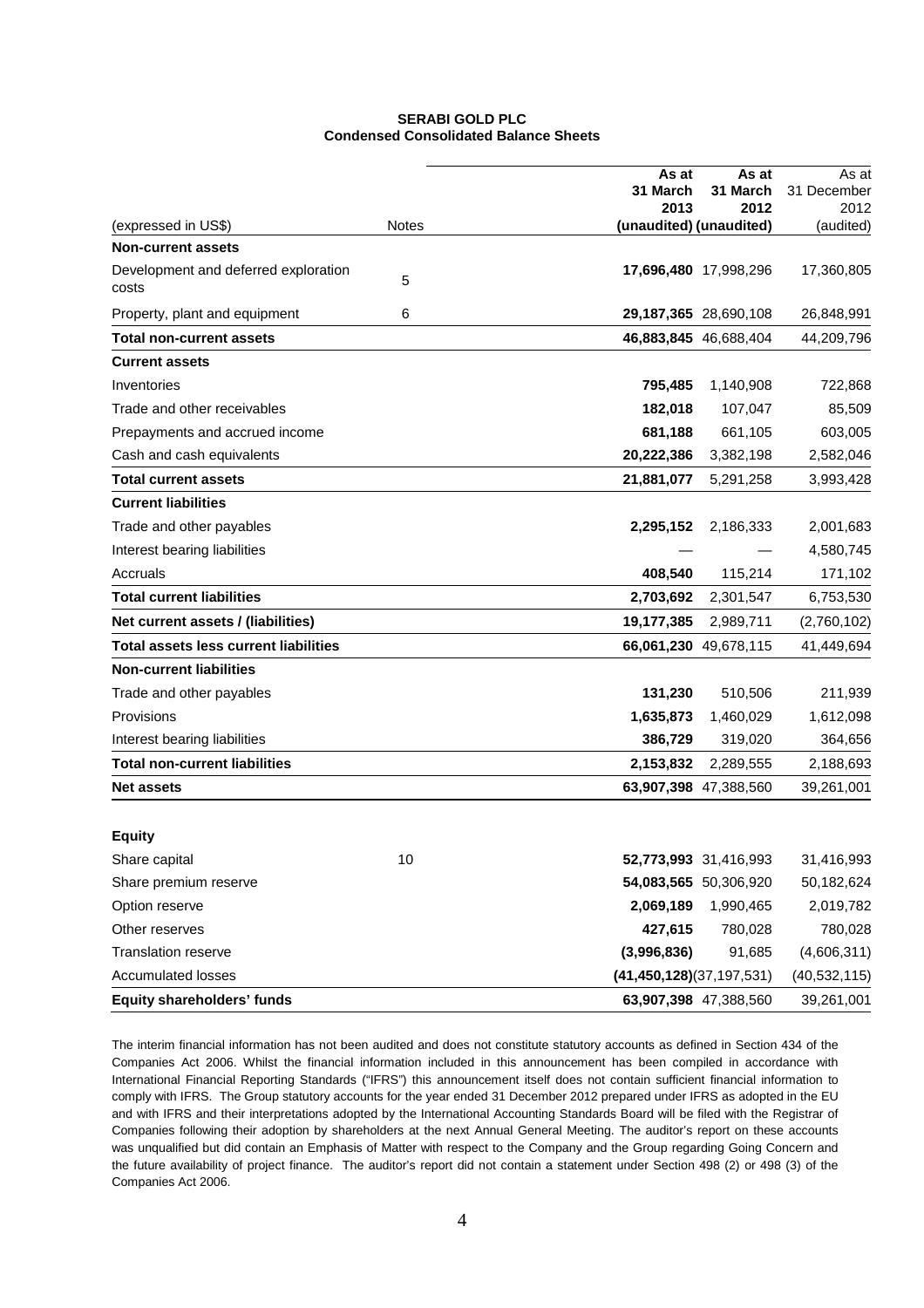| <b>SERABI GOLD PLC</b>                                                      |  |
|-----------------------------------------------------------------------------|--|
| <b>Condensed Consolidated Statements of Changes in Shareholders' Equity</b> |  |

| (expressed in US\$)                                               |                  |                  |                            |                   |                        |                       |                     |
|-------------------------------------------------------------------|------------------|------------------|----------------------------|-------------------|------------------------|-----------------------|---------------------|
| (unaudited)                                                       | Share<br>capital | Share<br>premium | Share<br>option<br>reserve | Other<br>reserves | Translation<br>reserve | Accumulated<br>losses | <b>Total equity</b> |
| <b>Equity shareholders'</b><br>funds at 31 December<br>2011       | 29,291,551       | 48,292,057       | 1,956,349                  | 702,095           | (1,075,167)            | (35,882,405)          | 43,284,480          |
| Foreign currency<br>adjustments                                   |                  |                  |                            |                   | 1,166,852              |                       | 1,166,852           |
| Loss for the period                                               |                  |                  |                            |                   |                        | (1,315,126)           | (1,315,126)         |
| Total comprehensive<br>income for the period                      |                  |                  |                            |                   | 1,166,852              | (1,315,126)           | (148, 274)          |
| Issue of new ordinary<br>shares for cash                          | 2,125,442        | 2,047,509        |                            | 77,933            |                        |                       | 4,250,884           |
| Costs associated with<br>issue of new ordinary<br>shares for cash |                  | (32, 646)        |                            |                   |                        |                       | (32, 646)           |
| Share option expense                                              |                  |                  | 34,116                     |                   |                        |                       | 34,116              |
| <b>Equity shareholders'</b><br>funds at 31 March 2012             | 31,416,993       | 50,306,920       | 1,990,465                  | 780,028           | 91,685                 | (37, 197, 531)        | 47,388,560          |
| Foreign currency<br>adjustments                                   |                  |                  |                            |                   | (4,697,996)            |                       | (4,697,996)         |
| Loss for the period                                               |                  |                  |                            |                   |                        | (3,421,860)           | (3,421,860)         |
| Total comprehensive<br>income for the period                      |                  |                  |                            |                   | (4,697,996)            | (3,421,860)           | (8, 119, 856)       |
| Costs associated with<br>issue of new ordinary<br>shares for cash |                  | (124, 296)       |                            |                   |                        |                       | (124, 296)          |
| Share options lapsed                                              |                  |                  | (87, 276)                  |                   |                        | 87,276                |                     |
| Share option expense                                              |                  |                  | 116,593                    |                   |                        |                       | 116,593             |
| <b>Equity shareholders'</b><br>funds at 31 December<br>2012       | 31,416,993       | 50,182,624       | 2,019,782                  | 780,028           | (4,606,311)            | (40, 532, 115)        | 39,261,001          |
| Foreign currency<br>adjustments                                   |                  |                  |                            |                   | 609,475                |                       | 609,475             |
| Loss for the period                                               |                  |                  |                            |                   |                        | (1,359,226)           | (1,359,226)         |
| Total comprehensive<br>income for the period                      |                  |                  |                            |                   | 609,475                | (1,359,226)           | (749, 751)          |
| Issue of new ordinary<br>shares for cash                          | 21,357,000       | 4,182,600        |                            | 88,800            |                        |                       | 25,628,400          |
| Costs associated with<br>issue of new ordinary<br>shares for cash |                  | (281, 659)       |                            |                   |                        |                       | (281, 659)          |
| Warrants lapsed in period                                         |                  |                  |                            | (441, 213)        |                        | 441,213               |                     |
| Share option expense                                              |                  |                  | 49,407                     |                   |                        |                       | 49,407              |
| <b>Equity shareholders'</b><br>funds at 31 March<br>2013          | 52,773,993       | 54,083,565       | 2,069,189                  | 427,615           | (3,996,836)            | (41, 450, 128)        | 63,907,398          |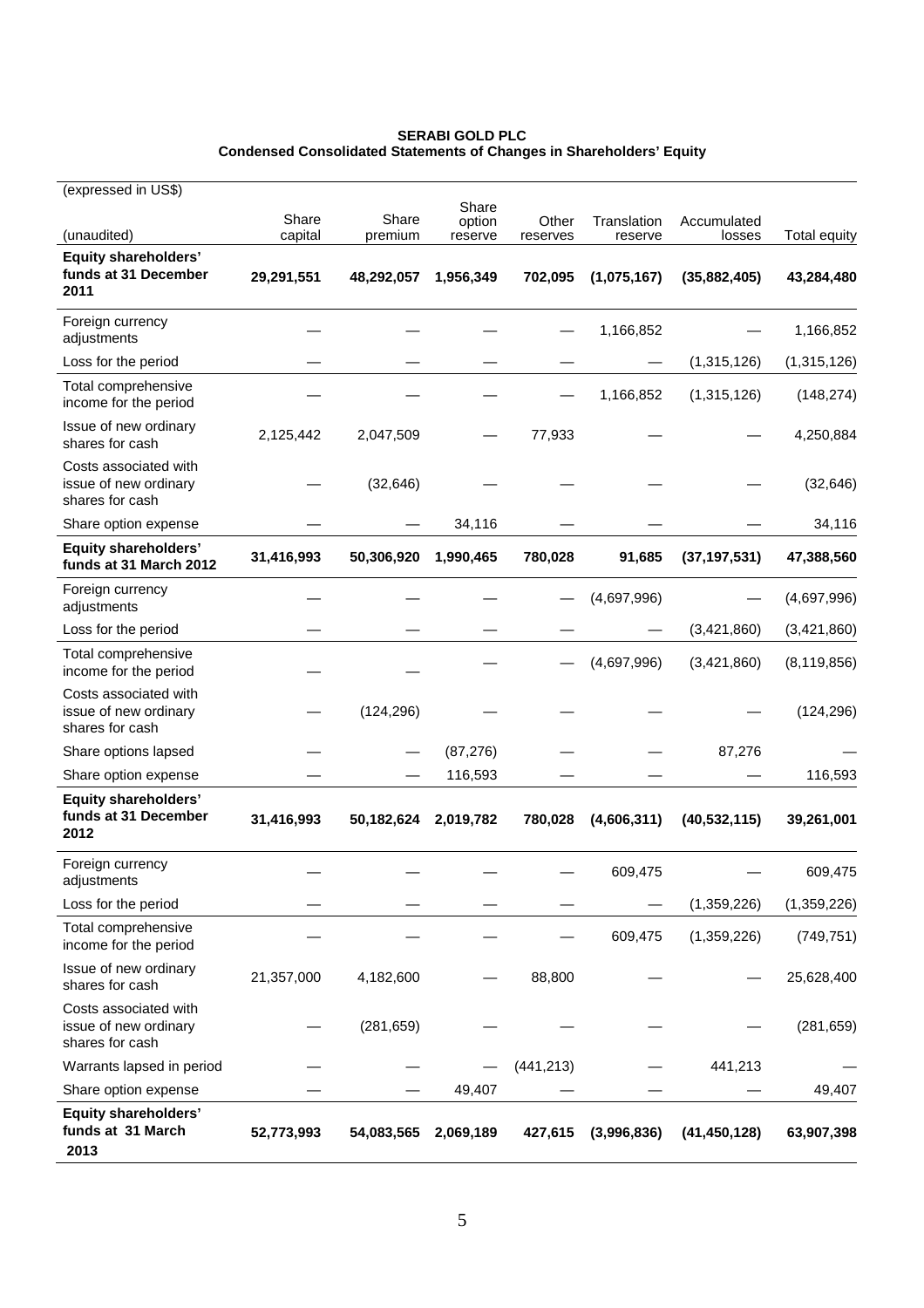#### **SERABI GOLD PLC Condensed Consolidated Cash Flow Statements**

|                                                                                                          | For the three months<br>ended |             |
|----------------------------------------------------------------------------------------------------------|-------------------------------|-------------|
|                                                                                                          | 31 March<br>2013              | 2012        |
| (expressed in US\$)                                                                                      | (unaudited)                   | (unaudited) |
| <b>Operating activities</b>                                                                              |                               |             |
| Operating loss                                                                                           | (1,064,266)                   | (1,384,267) |
| Depreciation – plant, equipment and mining<br>properties                                                 | 107,667                       | 426,637     |
| Option costs                                                                                             | 47,846                        | 29,150      |
| Interest paid                                                                                            | (107, 605)                    | (5,301)     |
| Foreign exchange                                                                                         | (305, 314)                    | 55,616      |
| <b>Changes in working capital</b>                                                                        |                               |             |
| Increase in inventories                                                                                  | (61, 587)                     | (6,379)     |
| Increase in receivables, prepayments and accrued<br>income                                               | (166, 936)                    | (42, 208)   |
| Increase/(decrease) in payables, accruals and<br>provisions                                              | 423,347                       | (480, 318)  |
| Net cash outflow from operations                                                                         | (1, 126, 848)                 | (1,309,896) |
| <b>Investing activities</b><br>Purchase of property, plant and equipment and<br>projects in construction | (2,079,391)                   | (51, 910)   |
| Exploration and development expenditure                                                                  | (111, 137)                    | (931, 607)  |
| Interest received                                                                                        | 2,757                         | 1,179       |
| Net cash outflow on investing activities                                                                 | (2,187,771)                   | (982,338)   |
| <b>Financing activities</b>                                                                              |                               |             |
| Issue of ordinary share capital                                                                          | 25,628,400                    | 4,250,883   |
| Repayment of short-term loan                                                                             | (4,500,000)                   |             |
| Payment of share issue costs                                                                             | (281, 659)                    | (32, 645)   |
| Net cash inflow from financing activities                                                                | 20,846,741                    | 4,218,238   |
| Net increase in cash and cash equivalents                                                                | 17,532,122                    | 1,926,004   |
| Cash and cash equivalents at beginning of period                                                         | 2,582,046                     | 1,406,458   |
| Exchange difference on cash                                                                              | 108,218                       | 49,736      |
| Cash and cash equivalents at end of period                                                               | 20,222,386                    | 3,382,198   |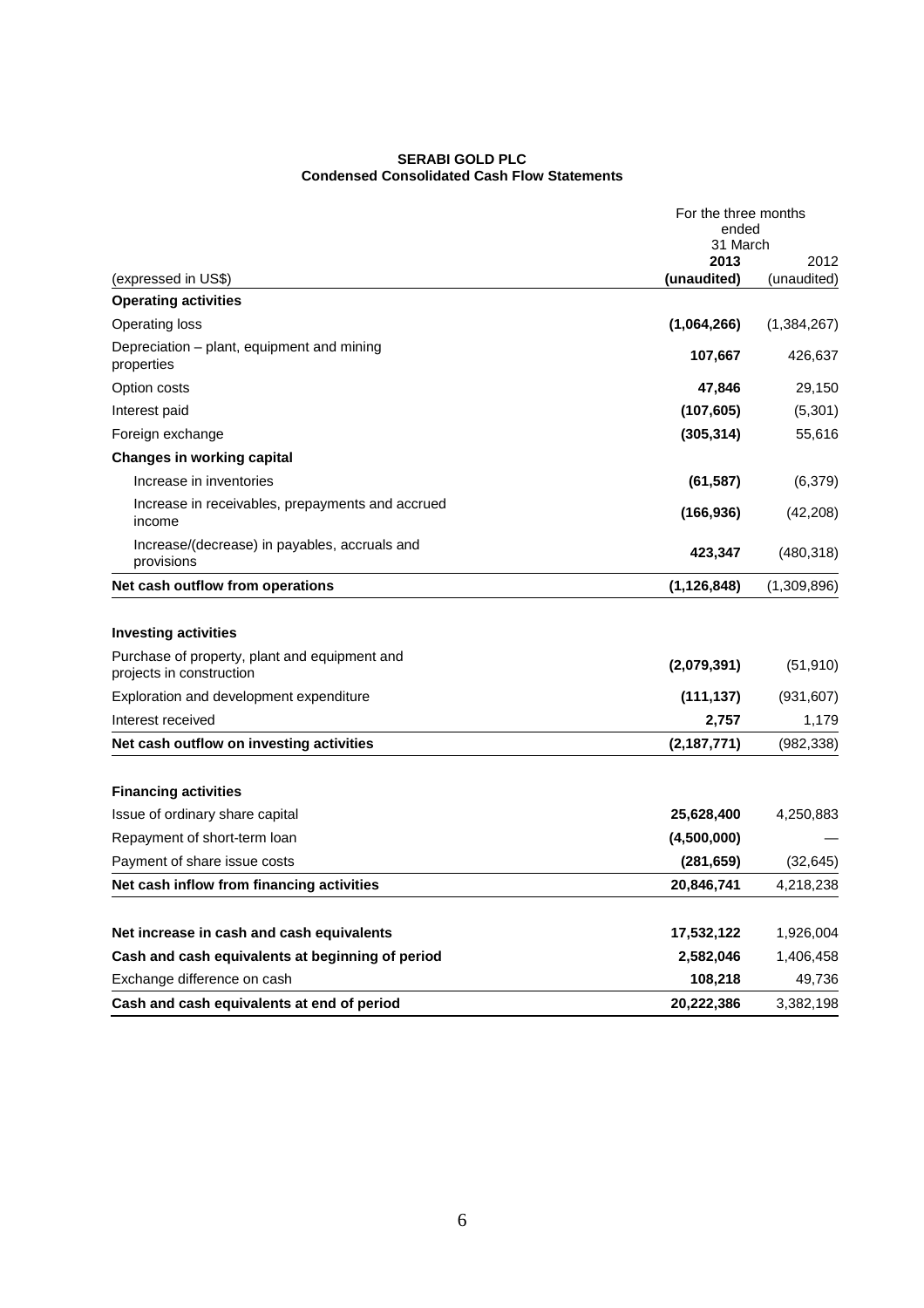# **SERABI GOLD PLC**

#### **Report and condensed consolidated financial statements for the three month period ended 31 March 2013**

#### **Notes to the Condensed Consolidated Financial Statements**

#### **1. Basis of preparation**

These interim accounts are for the three month period ended 31 March 2013. Comparative information has been provided for the unaudited three month period ended 31 March 2012 and, where applicable, the audited twelve month period from 1 January 2012 to 31 December 2012.

The accounts for the periods have been prepared in accordance with International Accounting Standard 34 "Interim Financial Reporting" and the accounting policies are consistent with those of the annual financial statements for the year ended 31 December 2012 and those envisaged for the financial statements for the year ending 31 December 2013. The Group has not adopted any standards or interpretation in advance of the required implementation dates. It is not anticipated that the adoption in the future of the new or revised standards or interpretations that have been issued by the International Accounting Standards Board will have a material impact on the Group's earnings or shareholders' funds.

The condensed set of financial statements for the three month period ended 31 March 2013 has been reviewed by the auditors as set out in their report.

#### **(i) Going concern and availability of project finance**

In common with many companies in the exploration and development stages, the Company raises its finance for exploration and development programmes in discrete tranches. During the early part of 2012 the Company commissioned a Preliminary Economic Assessment ("PEA") of the viability of re-commencing mining operations at the Palito Mine. The report which was completed and published in June 2012 was positive and the Company entered into a conditional subscription agreement with Fratelli Investments Limited ("Fratelli") on 2 October 2012 to subscribe for and underwrite a placement of new shares to finance the development and start-up of underground mining activities at the Palito gold mine. In addition Fratelli agreed to provide an interim secured loan facility of US\$6 million to provide additional working capital to the Company and to enable it to commence the initial works at Palito. The placing of 270 million new Ordinary Shares with Fratelli and other subscribers was completed on 17 January 2013, raising gross proceeds of UK£16.2 million. The Company has repaid out of the proceeds the amount of the loan facility that had been drawn down, which at that time was US\$4.5 million plus accrued interest. Management considers that the Company has adequate access to capital to be able to complete the necessary mine development and process plant and infrastructure rehabilitation works that are required in order to be able to commence gold production before the end of 2013. From that time management anticipate that the Company will have sufficient cash flow to be able to meet all its obligations as and when they fall due and to, at least in part, finance the exploration and development activities that it would like to undertake on its other exploration projects.

There are, however, risks associated with the commencement of any new mining and processing operation whereby unforeseen technical and logistical events result in additional time being required for commissioning or additional costs needing to be incurred, giving rise to the possibility that additional working capital may be required to fund these delays or additional capital requirements. Should additional working capital be required the Directors consider that further sources of finance could be secured within the required timescale. On this basis the Directors have therefore concluded that it is appropriate to prepare the financial statements on a going concern basis. However there is no certainty that such additional funds will be forthcoming. These conditions indicate the existence of a material uncertainty which may cast doubt over the Group's and the Company's ability to continue as a going concern and therefore that it may be unable to realise its assets and discharge its liabilities in the normal course of business.

These financial statements do not reflect the adjustments to carrying values of assets and liabilities and the reported expenses and balance sheet classifications that would be necessary should the going concern assumption be inappropriate. These adjustments could be material.

#### **(ii) Impairment**

The Directors have undertaken a review of the carrying value of the mining and exploration assets of the Group and given particular consideration to the results of the PEA, the current operational status of Palito and the potential risks and implications of starting up a past producing gold mine. As part of this review they have assessed the value of the existing Palito Mine asset on the basis of the projected value in use that could be expected should the Company follow the re-development, start-up and future mining plans proposed in the PEA. The carrying values of assets have not been adjusted to reflect a failure to raise sufficient funds, not achieving the projected levels of operation or that, if a sale transaction were undertaken, the proceeds may not realise the value as stated in the accounts.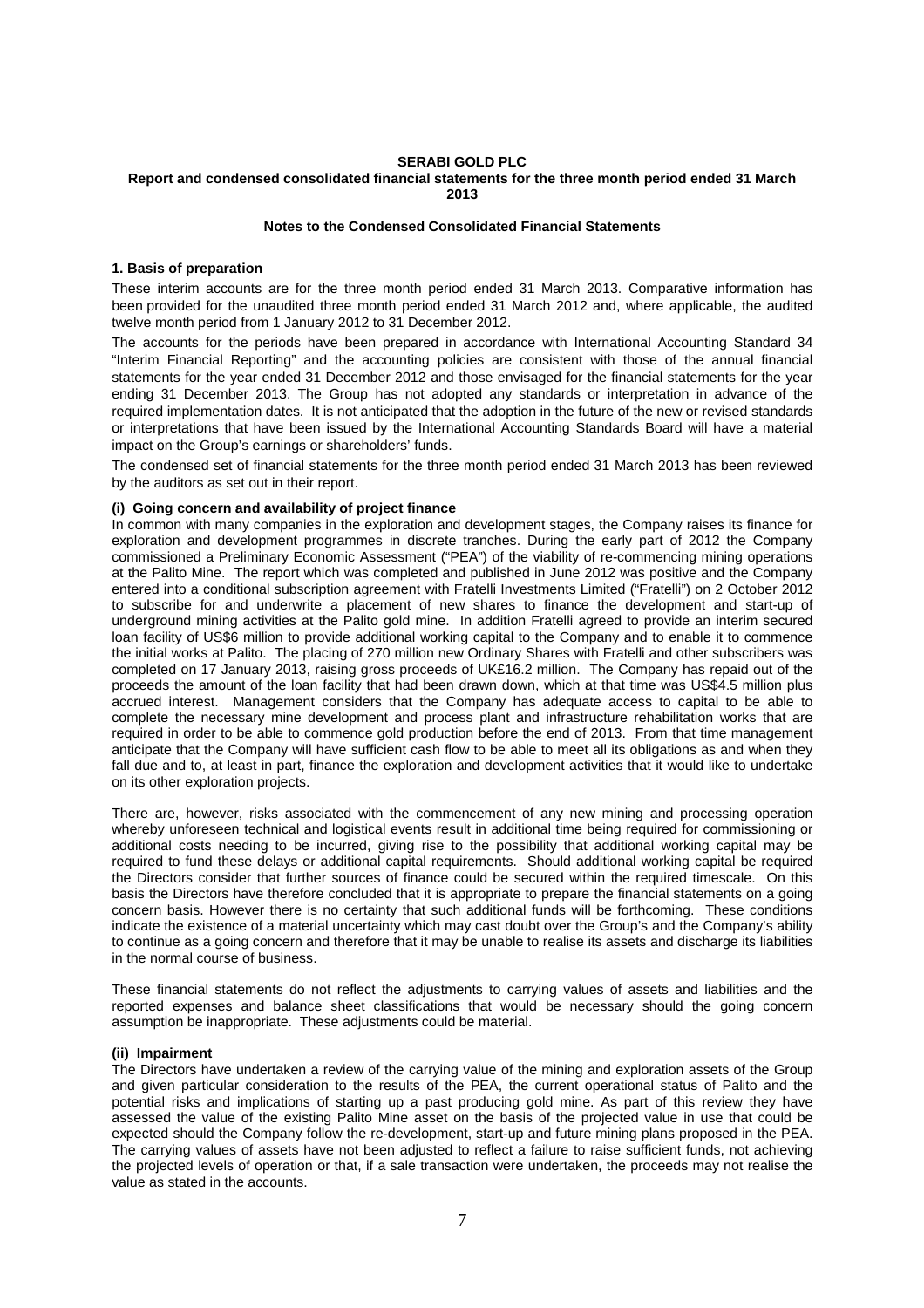## **(iii) Inventories**

Inventories are valued at the lower of cost and net realisable value.

# **(iv) Property, plant and equipment**

Property, plant and equipment are depreciated over their estimated useful lives.

#### **(v) Mining property and assets in construction**

The Group commenced commercial production at the Palito mine effective 1 October 2006. Prior to this date all revenues and operating costs were capitalised as part of the development costs of the mine. Effective from 1 October 2006 the accumulated development costs of the mine were re-classified as Mining Property costs and such cost will be amortised over the anticipated life of the mine on a unit of production basis. As the underground mine is currently on care and maintenance and there is no depletion of the reserves and resources attributable to the mine, no amortization charge has been recorded in the period.

Costs related to work on the remediation, rehabilitation and development of the Palito mine, the process plant and other site infrastructure are being capitalised together with a portion of general administration costs incurred in Brazil as Assets in Construction. Upon the successful commencement of commercial production, these costs will be transferred to Mining Assets and amortised on a unit of production basis.

### **(vi) Revenue**

Revenue represents amounts receivable in respect of sales of gold and by-products. Revenue represents only sales for which contracts have been agreed and for which the product has been delivered to the purchaser in the manner set out in the contract. Revenue is stated net of any applicable sales taxes. Any unsold production and in particular concentrate is held as inventory and valued at production cost until sold.

### **(vii) Currencies**

The condensed financial statements are presented in United States dollars (US\$ or "\$"). Other currencies referred to in these condensed financial statements are GB pounds ("GB£"), Canadian dollars ("C\$") and Brazilian Reais ("BrR\$").

Transactions in currencies other than the functional currency of a company are recorded at a rate of exchange approximating to that prevailing at the date of the transaction. At each balance sheet date, monetary assets and liabilities that are denominated in currencies other than the functional currency are translated at the amounts prevailing at the balance sheet date and any gains or losses arising are recognised in profit or loss.

On consolidation, the assets and liabilities of the Group's overseas operations that do not have a US Dollar functional currency are translated at exchange rates prevailing at the balance sheet date. Income and expense items are translated at the average exchange rate for the period. Exchange differences arising on the net investment in subsidiaries are recognised in other comprehensive income.

#### (**viii) Cash and cash equivalents**

Cash and cash equivalents include cash in hand, deposits held at call with banks, other short-term highly liquid investments with original maturities of three months or less and bank overdrafts. Bank overdrafts are shown within interest bearing liabilities in current liabilities on the balance sheet.

# **2. Taxation**

No deferred tax asset arising from carried forward losses has been recognised in the financial statements because of uncertainty as to the time period over which this asset may be recovered.

### **3. Earnings per share**

|                                                   | 3 months ended<br>31 March 2013<br>(unaudited) | 3 months ended<br>31 March 2012<br>(unaudited) |  |
|---------------------------------------------------|------------------------------------------------|------------------------------------------------|--|
|                                                   | \$                                             | \$                                             |  |
| Loss attributable to ordinary shareholders (US\$) | 1,359,226                                      | 1,315,126                                      |  |
| Weighted average ordinary shares in issue         | 313,268,529                                    | 84,368,529                                     |  |
| Basic and diluted loss per share (US cents)       | 0.43                                           | 1.56                                           |  |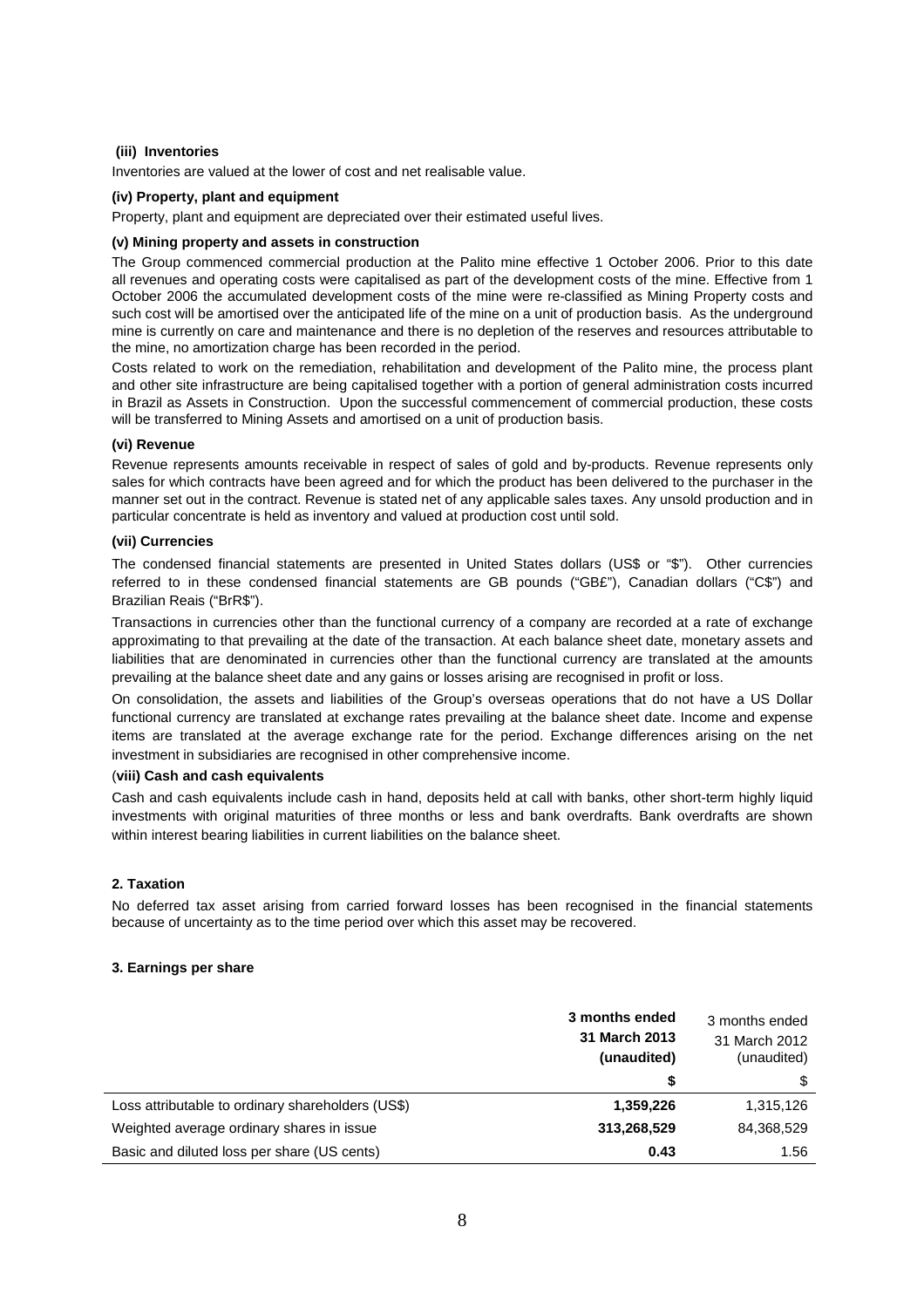# **4. Segmental analysis**

The following information is given about the Group's reportable segments:

The Chief Operating Decision Maker is the Board of Directors. The Board reviews the Group's internal reporting in order to assess performance of the business. Management has determined the operating segments based on the reports reviewed by the Board.

The Board considers the performance of the Group by the geographical location of expenditures, and the division of capital expenditure between exploration and operations.

An analysis of the results for the three month period by management segment is as follows:

|                       | 3 months ended 31 March 2013 |                    |              | 3 months ended 31 March 2012 |             |               |
|-----------------------|------------------------------|--------------------|--------------|------------------------------|-------------|---------------|
|                       |                              | (unaudited)        |              | (unaudited)                  |             |               |
|                       | <b>Brazil</b>                | <b>Unallocated</b> | <b>Total</b> | <b>Brazil</b>                | Unallocated | Total         |
|                       | \$                           | 5                  | \$           | \$                           |             | \$            |
| Revenue               |                              |                    |              |                              |             |               |
| Operating             |                              |                    |              |                              |             | (117, 694)    |
| expenses              |                              |                    |              | (117, 694)                   |             |               |
| <b>Operating loss</b> |                              |                    |              | (117, 694)                   |             | (117, 694)    |
| Administration        | (220, 421)                   | (688, 332)         | (908, 753)   | (381, 390)                   | (429, 396)  | (810, 786)    |
| expenses              |                              |                    |              |                              |             |               |
| Share based           |                              | (47, 846)          | (47, 846)    |                              | (29,150)    | (29,150)      |
| payments              |                              |                    |              |                              |             |               |
| Provisions,           |                              |                    |              |                              |             |               |
| depreciation and      | (107, 170)                   | (497)              | (107, 667)   | (407, 633)                   | (19,004)    | (426, 637)    |
| loss on asset         |                              |                    |              |                              |             |               |
| disposals             |                              |                    |              |                              |             |               |
| Operating loss        | (327, 591)                   | (736, 675)         | (1,064,266)  | (906, 717)                   | (477, 550)  | (1, 384, 267) |
| Foreign               |                              |                    |              |                              |             |               |
| exchange              |                              | (255, 218)         | (255, 218)   | 320                          | 86,870      | 87,190        |
| gain/(loss)           |                              |                    |              |                              |             |               |
| Interest              | (230)                        | (39, 512)          | (39, 742)    | (5,301)                      | (12, 748)   | (18,049)      |
| (expense)/income      |                              |                    |              |                              |             |               |
| Loss before           | (327, 821)                   | (1,031,405)        | (1,359,226)  | (911, 698)                   | (403, 428)  | (1,315,126)   |
| taxation              |                              |                    |              |                              |             |               |

An analysis of non-current assets by location is as follows:

|                      | <b>Total non-current assets</b> |             |             |
|----------------------|---------------------------------|-------------|-------------|
|                      | 31 March                        | 31 March    | 31 December |
|                      | 2013                            | 2012        | 2012        |
|                      | (unaudited)                     | (unaudited) | (audited)   |
|                      |                                 |             |             |
| Brazil – operations  | 29.185.040                      | 28,674,596  | 26,846,170  |
| Brazil - exploration | 17,696,480                      | 17,998,296  | 17,360,805  |
| Other                | 2.325                           | 15.512      | 2.821       |
|                      | 46,883,845                      | 46.688.404  | 44,209,796  |

An analysis of total assets by location is as follows:

|               |             |             | <b>Total assets</b> |
|---------------|-------------|-------------|---------------------|
|               | 31 March    | 31 March    | 31 December         |
|               | 2013        | 2012        | 2012                |
|               | (unaudited) | (unaudited) | (audited)           |
|               |             |             |                     |
| <b>Brazil</b> | 49,207,707  | 48,493,985  | 45,776,276          |
| Other         | 19,557,215  | 3,485,677   | 2.426.948           |
|               | 68,764,922  | 51,979,662  | 48,203,224          |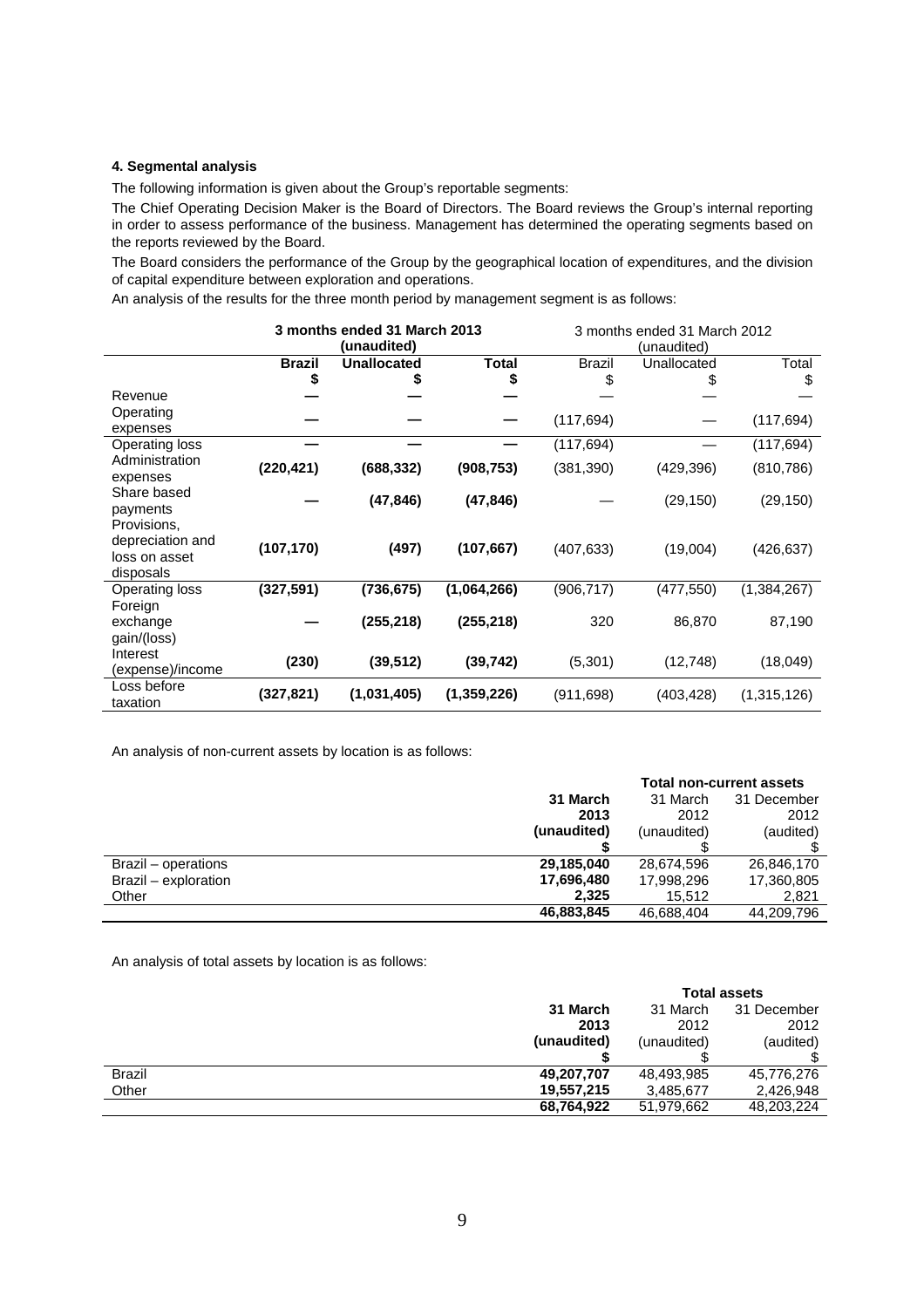During the three month period, the following amounts incurred by area were capitalised as development and deferred exploration costs:

|        | For the 3         | For the 3    | For the year |
|--------|-------------------|--------------|--------------|
|        | month period      | month period | ended 31     |
|        | ended 31          | ended 31     | December     |
|        | <b>March 2013</b> | March 2012   | 2012         |
|        | (unaudited)       | (unaudited)  | (audited)    |
|        |                   |              |              |
|        |                   |              |              |
| Brazil | 112,697           | 936,573      | 2,272,894    |
| Other  |                   |              |              |
|        | 112,697           | 936,573      | 2,272,894    |

# **5. Development and deferred exploration costs**

|                                         | 31 March    | 31 March    | 31 December<br>2012 |
|-----------------------------------------|-------------|-------------|---------------------|
|                                         | 2013        | 2012        |                     |
|                                         | (unaudited) | (unaudited) | (audited)           |
| Cost                                    |             |             |                     |
| Balance at beginning of period          | 17,360,805  | 16,648,884  | 16,648,884          |
| Exploration and development expenditure | 111,137     | 931,607     | 2,251,067           |
| Share option charges                    | 1,561       | 4,966       | 21,827              |
| Write-off of past exploration costs     |             |             | (267, 703)          |
| Foreign exchange movements              | 222,977     | 412,839     | (1,293,270)         |
| Balance at end of period                | 17,696,480  | 17,998,296  | 17,360,805          |

# **6. Property, plant and equipment including mining assets and projects in construction**

|                                 | 31 March    | 31 March    | 31 December |
|---------------------------------|-------------|-------------|-------------|
|                                 | 2012        | 2012        | 2012        |
|                                 | (unaudited) | (unaudited) | (audited)   |
| Cost                            |             |             |             |
| Balance at beginning of period  | 42,364,175  | 44,020,699  | 44,020,699  |
| <b>Additions</b>                | 2,079,391   | 51,910      | 1,769,951   |
| Foreign exchange movements      | 544,960     | 1,149,819   | (3,339,336) |
| <b>Disposals</b>                |             |             | (87, 139)   |
| Balance at end of period        | 44,988,526  | 45,222,428  | 42,364,175  |
| <b>Accumulated depreciation</b> |             |             |             |
| Balance at beginning of period  | 15,515,184  | 15,754,607  | 15,754,607  |
| Charge for period               | 107,665     | 426,637     | 891,101     |
| Foreign exchange movements      | 178,312     | 351,076     | (1,044,653) |
| Eliminated on sale of asset     |             |             | (85, 871)   |
| <b>Balance at end of period</b> | 15,801,161  | 16,532,320  | 15,515,184  |
| Net book value at end of period | 29,187,365  | 28,690,108  | 26,848,991  |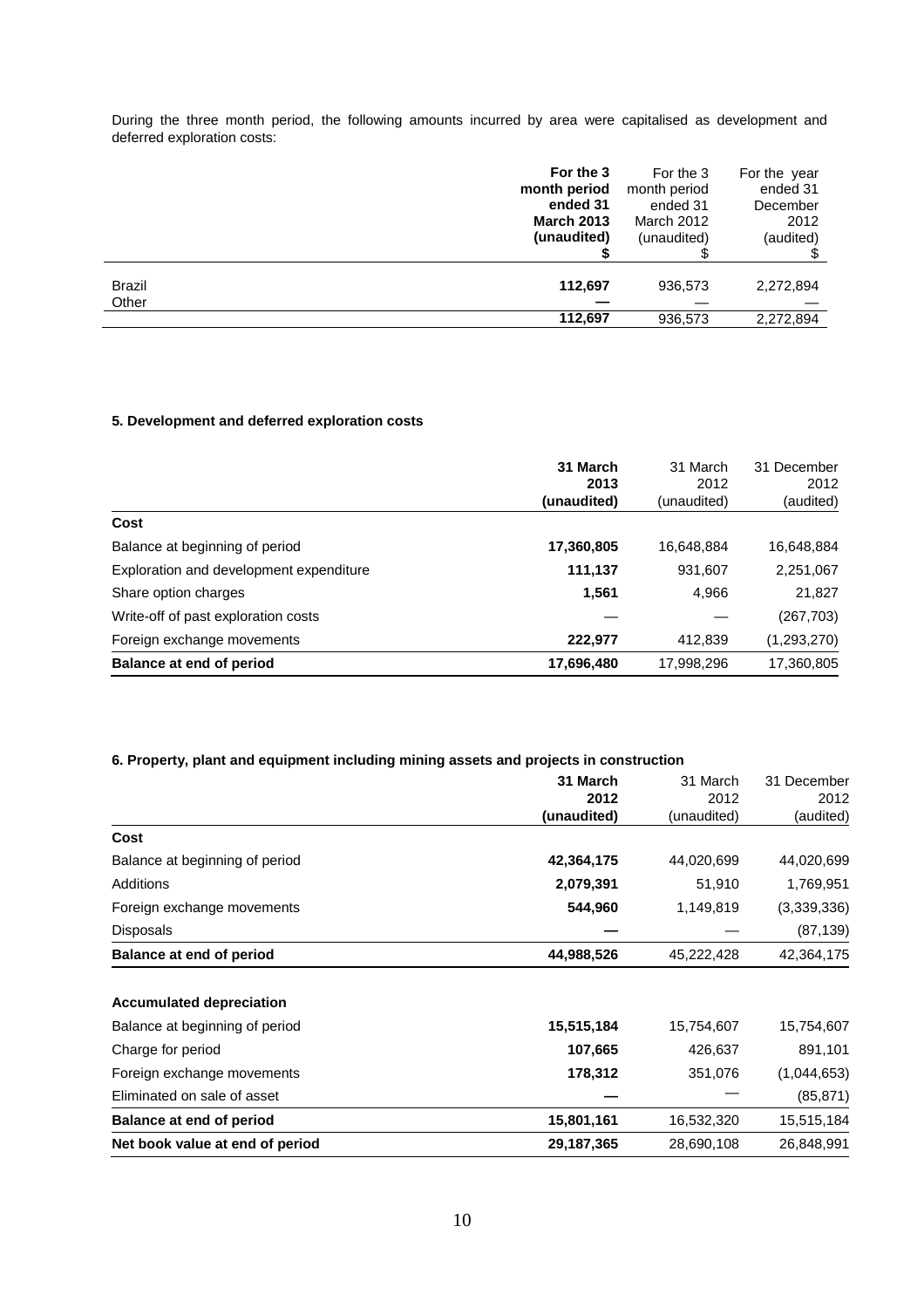# **7. Contractual commitments**

The following table sets out the maturity profile of the Group's contractual commitments excluding trade liabilities as at 31 March 2013 and commitments under operating leases.

|                                      | Payments due by period |         |           |           |               |
|--------------------------------------|------------------------|---------|-----------|-----------|---------------|
|                                      | Less than              |         |           |           |               |
|                                      | Total                  | 1 year  | 1-3 years | 4-5 years | After 5 years |
|                                      |                        |         |           |           |               |
| Long term debt                       | 386,729                |         | 386,729   |           |               |
| Capital lease obligations            |                        |         |           |           |               |
| Operating leases                     | 206,650                | 123,318 | 83,332    |           |               |
| Purchase obligations                 |                        |         |           |           |               |
| Other long term obligations          |                        |         |           |           |               |
| <b>Total contractual obligations</b> | 593,379                | 123,318 | 470,061   |           |               |

# **8. Contingencies**

Employment legislation in Brazil allows former employees to bring claims against an employer at any time for a period of two years from the date of cessation of employment and regardless of whether the employee left the company voluntarily or had their contract terminated by the company. The Group considers that it operates in compliance with the law at all times but is aware that claims are made against all companies in Brazil on a regular basis. Whilst the Group makes provision or accrues for all known claims further claims may arise at any time.

Serabi Mineracao SA ("SMSA") has been requested by the Tax Authorities for the State of Para, to provide supporting documentation in respect of certain tax reclaims made by SMSA dating back for six years. The Group considers that it will be able to supply all necessary documentary evidence in respect of the claims made and that all claims made were in accordance with prevailing legislation. The total sum of the tax claims that are subject to this review is BrR\$1.3 million.

### **9. Related party transactions**

On 1 October 2012, the Company entered into a secured loan agreement for a total facility of US\$6.0 million ("the Loan Agreement") with Fratelli Investments Limited ("Fratelli") and at the same time entered into a conditional subscription agreement with Fratelli for the placement of up to 270 million new Ordinary Shares. At that time Fratelli held a 19.3% interest in the issued share capital of the Company. Under the Loan Agreement Fratelli agreed to provide up to US\$6.0 million to be drawn down in four instalments commencing 1 October 2012 to provide working capital to the Company and the Group and to allow initial development work to commence on the start-up of gold production at the Palito Mine. The loan was to be repaid within 6 months of the first drawdown and carried interest at a rate of 12% per annum and an arrangement fee of 3% of the facility amount. The loan was secured against the entire share capital of Serabi Mining Limited a subsidiary of Serabi Gold plc and the 99.99% shareholder of Serabi Mineraçăo SA, which is the licence holder for the Palito Mine. In addition the Company also made a charge in favour of Fratelli over all current and future sums owed by Serabi Mineraçăo SA to Serabi Gold plc. Following completion of the share placing on 17 January 2013, all amounts borrowed by the Company under the loan facility plus accrued interest were repaid to Fratelli and all security released.

As a result of the subscription by Fratelli, Fratelli has a direct interest of 51.1% in the share capital of the Company and has become a controlling party.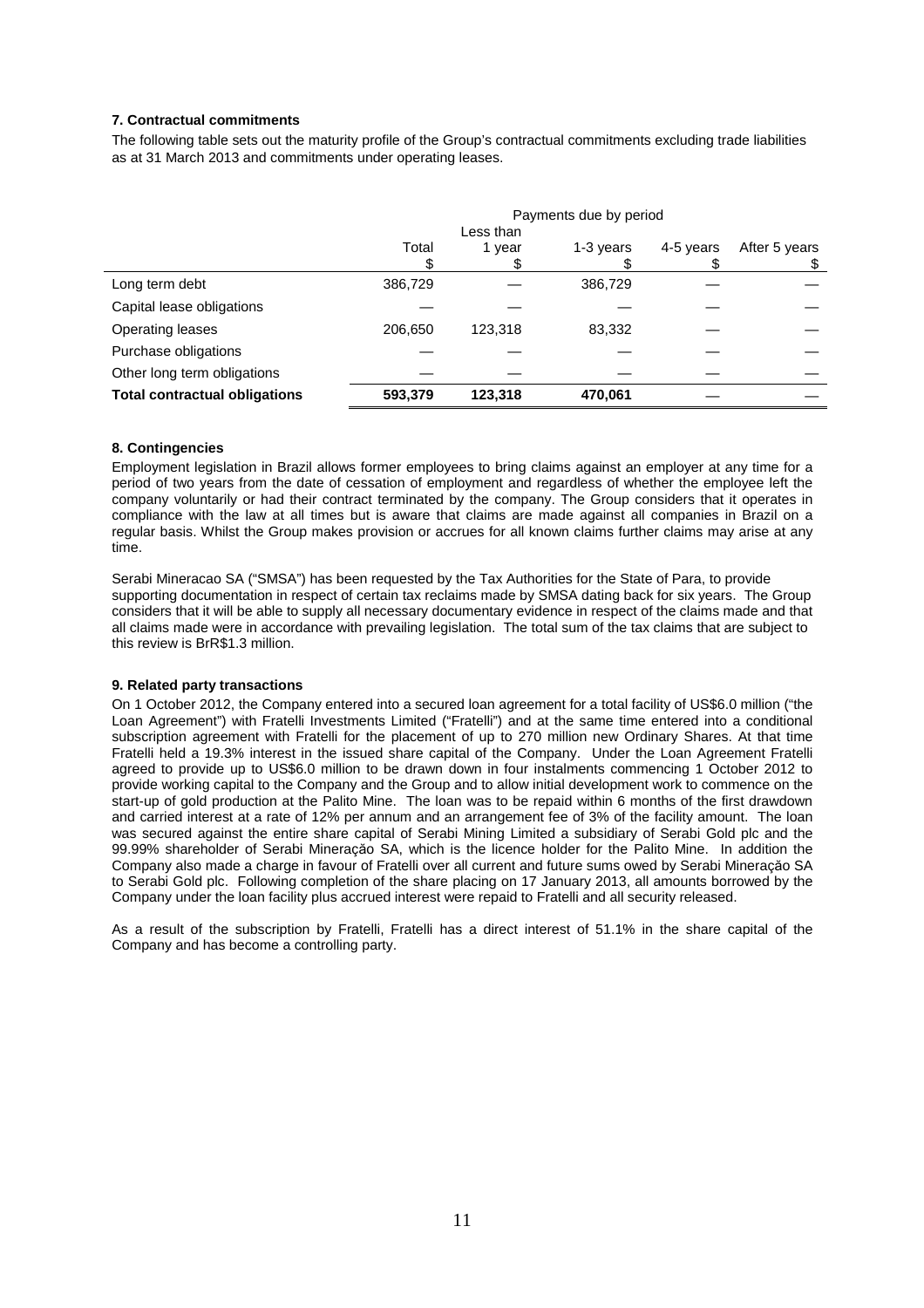### **10. Share capital**

#### **a) Ordinary and deferred shares**

|                                           | 31 March 2013<br>(unaudited) |            | 31 March 2012<br>(unaudited) |            | 31 December 2012<br>(audited) |            |
|-------------------------------------------|------------------------------|------------|------------------------------|------------|-------------------------------|------------|
| <b>Ordinary shares</b>                    | Number                       | \$         | <b>Number</b>                | \$         | Number                        | \$         |
| Balance at beginning of<br>period         | 91,268,529                   | 7,395,598  | 63,968,529                   | 5,270,156  | 63,968,529                    | 5,270,156  |
| Issue of shares for cash                  | 270,000,000                  | 21,357,000 | 27.300.000                   | 2,125,442  | 27,300,000                    | 2,125,442  |
| Balance at end of period                  | 361,268,529                  | 28,752,598 | 91,268,529                   | 7,395,598  | 91,268,529                    | 7,395,598  |
|                                           | 31 March 2013<br>(unaudited) |            | 31 March 2012<br>(unaudited) |            | 31 December 2012<br>(audited) |            |
| <b>Deferred shares</b>                    | Number                       | \$         | Number                       | \$         | Number                        | \$         |
| Balance at beginning and<br>end of period | 140.139.065                  | 24.021.395 | 140.139.065                  | 24.021.395 | 140,139,065                   | 24.021.395 |

The following issue of ordinary shares has occurred during the 3 month period ended 31 March 2013:

17 January 2013 Issue of 270,000,000 new ordinary shares at a price of UK£0.06 per ordinary share. The issue was underwritten by Fratelli Investment Limited who received 8,135,035 warrants exercisable at GBP£0.10 for a period of 2 years ending 16 January 2015

The deferred shares carry no voting or dividend rights or any right to participate in the profits or assets of the Company and all the deferred shares may be purchased by the Company, in accordance with the Companies Act 2006, at any time for no consideration. In the event of a return of capital, after the holders of the Ordinary shares have received in aggregate the amount paid up thereon plus £100 per ordinary share, there shall be distributed amongst the holders of deferred shares an amount equal to the nominal value of the deferred shares and thereafter any further surplus shall be distributed amongst the holders of ordinary shares.

# **(b) Warrants**

As at 31 March 2013 the following warrants remain outstanding:

|                                             | Number     | Exercise Price | Expiry          |
|---------------------------------------------|------------|----------------|-----------------|
| Non-tradable warrants - 2012 <sup>(1)</sup> | 4.549.998  | <b>UK£0.15</b> | 23 January 2014 |
| Non-tradable warrants - 2013 <sup>(2)</sup> | 8,135,035  | <b>UK£0.10</b> | 16 January 2015 |
| Other warrants                              | 155,000    | <b>UK£0.15</b> | 8 November 2013 |
|                                             | 12,840,033 |                |                 |

(1) The Company has calculated the value of each of the share purchase warrants as UK£0.011 and accordingly has established a warrant reserve in relation to that portion of the proceeds received from the sale of 27,300,000 units on 24 January 2012 that relates to the warrants that formed part of these units

(2) The company has calculated the value of each of the share purchase warrants as UK£0.0069 and accordingly has established a warrant reserve in relation to the deemed value ascribed to these warrants.

# **(c) Stock option reserve Contributed surplus**

|                                | US\$      |
|--------------------------------|-----------|
| Balance at beginning of period | 2,019,782 |
| Option costs for period        | 49,407    |
| Balance at end of period       | 2,069,189 |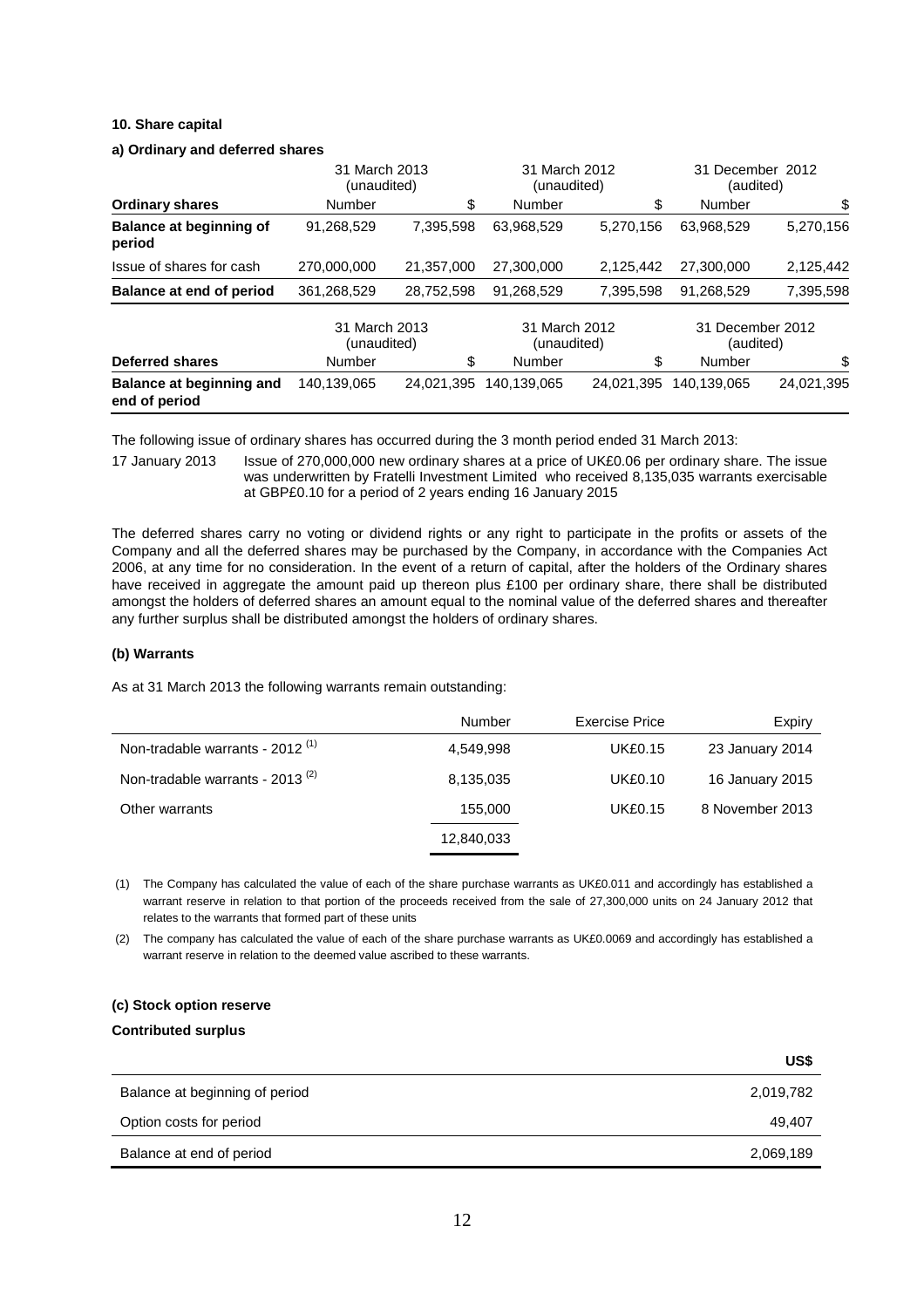Under the Company's Stock Option Plan (the "2011 Plan"), stock options may be granted only to directors, officers, employees and consultants of the Company or to their permitted assignees and may be granted for a term not exceeding ten years. The Ordinary Shares to be purchased upon exercise of each option must be paid for in full by the grantee at the time of exercise. Unless otherwise directed by the Board of Directors at the date of the grant, each award shall vest as to one third on the date of grant, one third on the first anniversary of grant and the balance vesting on the second anniversary of the date of grant. The board of directors shall also be entitled to establish performance criteria, which may affect the vesting of the options or the rights of the holder to exercise the options. The 2011 Plan reserves for issuance, pursuant to its terms, up to 10% of the number of Ordinary Shares issued or issuable and outstanding from time to time.

The Company has operated other plans which have now been discontinued but certain options granted to individuals no longer employed by the Company continue to be outstanding under these plans.

The following summarises the outstanding options in issue under the various plans that have been operated by the Company:

| Issue date       | Options outstanding | Options vested | Exercise price  | Expiry           |
|------------------|---------------------|----------------|-----------------|------------------|
| 26 January 2013  | 14,750,000          | 4,916,670      | <b>UK£0.061</b> | 25 January 2017  |
| 21 May 2012      | 500,000             | 166,667        | <b>UK£0.15</b>  | 20 May 2015      |
| 31 May 2011      | 1,600,000           | 1,066,670      | C\$0.60         | 30 May 2014      |
| 28 January 2011  | 1,285,000           | 1,285,000      | <b>UK£0.41</b>  | 27 January 2021  |
| 28 January 2011  | 450,000             | 450,000        | <b>UK£0.37</b>  | 27 January 2021  |
| 21 December 2009 | 1,700,000           | 1,700,000      | <b>UK£0.15</b>  | 20 December 2019 |
| 01 April 2006    | 278,360             | 278,360        | <b>UK£1.50</b>  | 01 April 2016    |
| 01 April 2006    | 274,925             | 274,925        | <b>UK£3.00</b>  | 01 April 2016    |
| 15 November 2007 | 25,000              | 25,000         | <b>UK£2.64</b>  | 14 November 2017 |
|                  | 20,863,285          | 10,163,292     |                 |                  |

The approximate weighted average exercise price is UK£0.18

During the three months ended 31 March 2013, the following stock options were issued and valued using the Black-Scholes option pricing model parameters listed below (in each case with no dividends):

|                    |                      |                   |                                  | <b>Black Scholes Pricing Parameters</b> |               |                      |
|--------------------|----------------------|-------------------|----------------------------------|-----------------------------------------|---------------|----------------------|
| <b>Grant Date</b>  | Number of<br>Options | Exercise<br>Price | <b>Grant Date</b><br>Share price | <b>Risk Free</b><br>Interest Rate       | Expected Life | Volatility<br>Factor |
| 26 January<br>2013 | 14.750.000           | UK£0.061          | UK£0.0588                        | $1\%$                                   | 3 years       | 50%                  |

### **11. Impairment**

For the purposes of the preparation of the annual audited financial statements for the year ended 31 December 2012, management undertook an impairment review of the Group's exploration, development and production assets.

The carrying value of the assets relating to the Palito Mine at that time (after taking into account existing impairment provisions) was US\$25,224,076. As at 31 March 2013 the carrying value of the assets relating to the Palito Mine (after taking into account existing impairment provisions) is US\$25,476,605 the increase primarily arising as a result of exchange rate variations resulting from a strengthening of the Brazilian Real which have offset depreciation charges made during the period.

As at 31 December 2012, management made an estimate of the of the value in use attributable to the Palito Mine and the major assumptions underlying this estimate are detailed in note 18 to the Company's Annual Report and Financial Statements for the year ended 31 December 2012. Management do not consider that any events have occurred during the period since the preparation of that estimate which would lead them to vary any of the assumptions underlying the estimate of the value in use which supports the amended carrying value as at 31